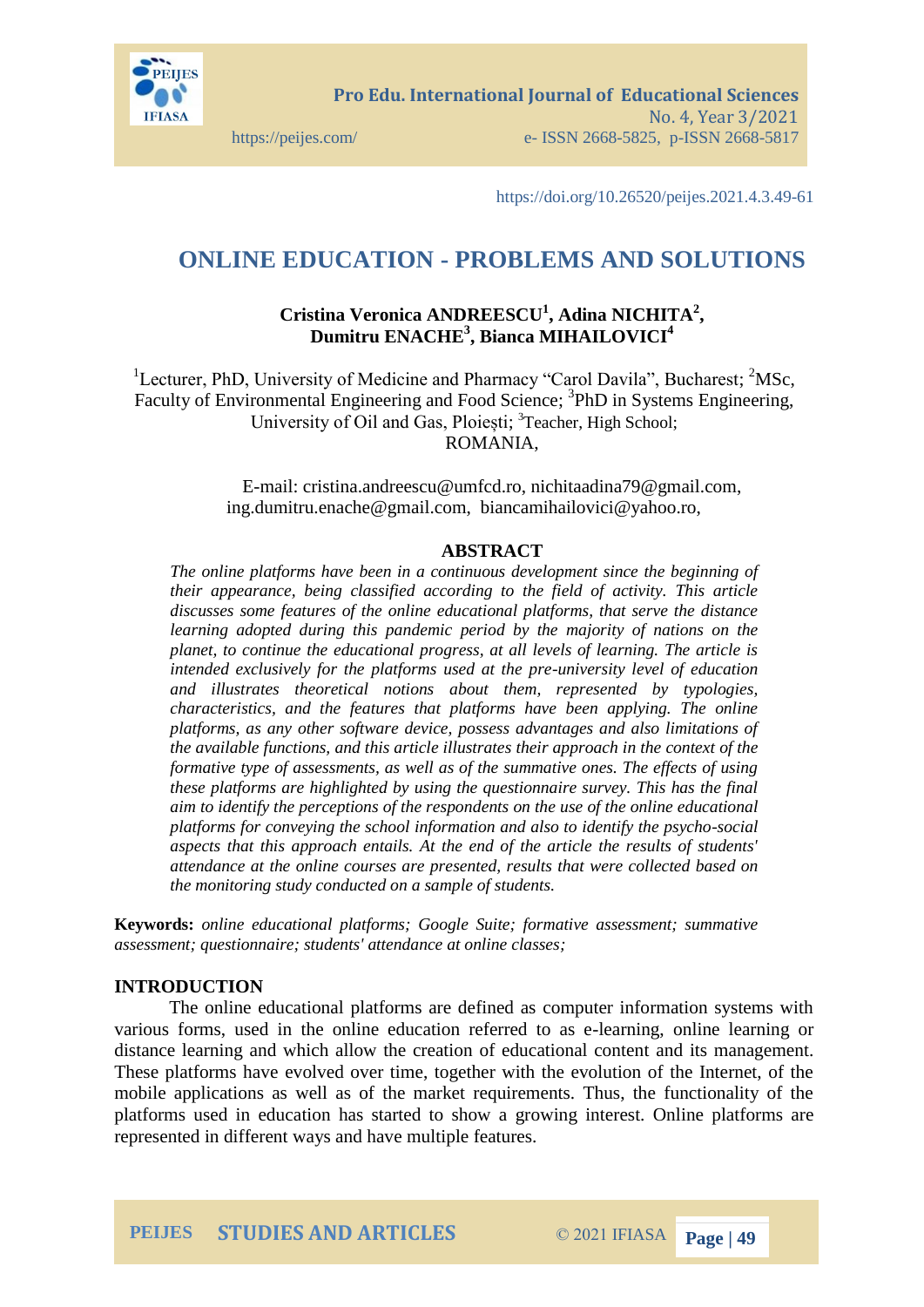

## **1. PLATFORMS USED IN THE PRE-UNIVERSITY EDUCATION TYPOLOGY, FEATURES, FUNCTIONALITY**

In the context of the Corona Virus pandemic, these e-learning platforms have shown enormous interest in the carrying out of studies from different levels of education. Thus, through the transition of education from the physical to the online environment, their use represented the optimal solution, and in this way the use of different platforms or IT tools was established, depending on the reference level of education, according to the measures adopted by the ministry.

(https://www.edu.ro/sites/default/files/\_fi%C8%99iere/Minister/2020/inv.preuniversitar/note %20%2B%20proceduri/adresa%20MEC\_%20ISJ\_uri%20\_10.03.2020\_ref.decizie% 20CNSSU.pdf.)

The online platforms fall into the typology of a digital library, allowing facilities such as multimedia files, wiki files, audio-video files, content storage and audio-video or video conferencing conversations. There are platforms that present software tools for each task and here we refer to different applications that are integrated together to create an entire educational package or a dedicated ecosystem such as the Google Suite, consisting of the Google Classroom platform and the online tools such as Google Meet, Google Mail or Gmail, Google Docs, Sheets and Slides. In addition to these, other platforms and tools are highlighted, such as: Microsoft Teams together with the suite of tools Word, Excel, PowerPoint, Zoom, Whatsapp, Facebook Messenger, Skype or Discord. The latter are online messaging tools, which allow the sharing of content in different formats and the possibility of video conferencing, but they do possess certain limitations.

In general, an online platform used in the pre-university education includes the following features:

- 1. Providing a guide for installation, configuration and administration of the educational platform;
- 2. The aspect of the interface must be designed so as to include visual elements similar to an educational environment organized by the theme of specific icons, fonts and colors;
- 3. To facilitate synchronous and asynchronous communication through it;
- 4. To allow the intuitive administration and efficient monitoring of the information presented through it;
- 5. The educational content should present an organized and intuitive management according to the educational level;
- 6. To include built-in editing methods for the educational content under different formats;
- 7. To allow functionalities for the offline self-assessment using asynchronous procedures, also to allow functionalities for the online assessment using synchronous procedures on the acquired theoretical and practical knowledge;
- 8. Implementation of an indefinite training program that allows periodic checks during an entire educational process or during several educational processes;
- 9. Assistance in using the platform and feedback on the platform and the services offered by it.

According to: http://www.ccdialomita.ro/Oferta%20de%20programe/Schita%20curs%20- %20Abilitare%20platforme.pdf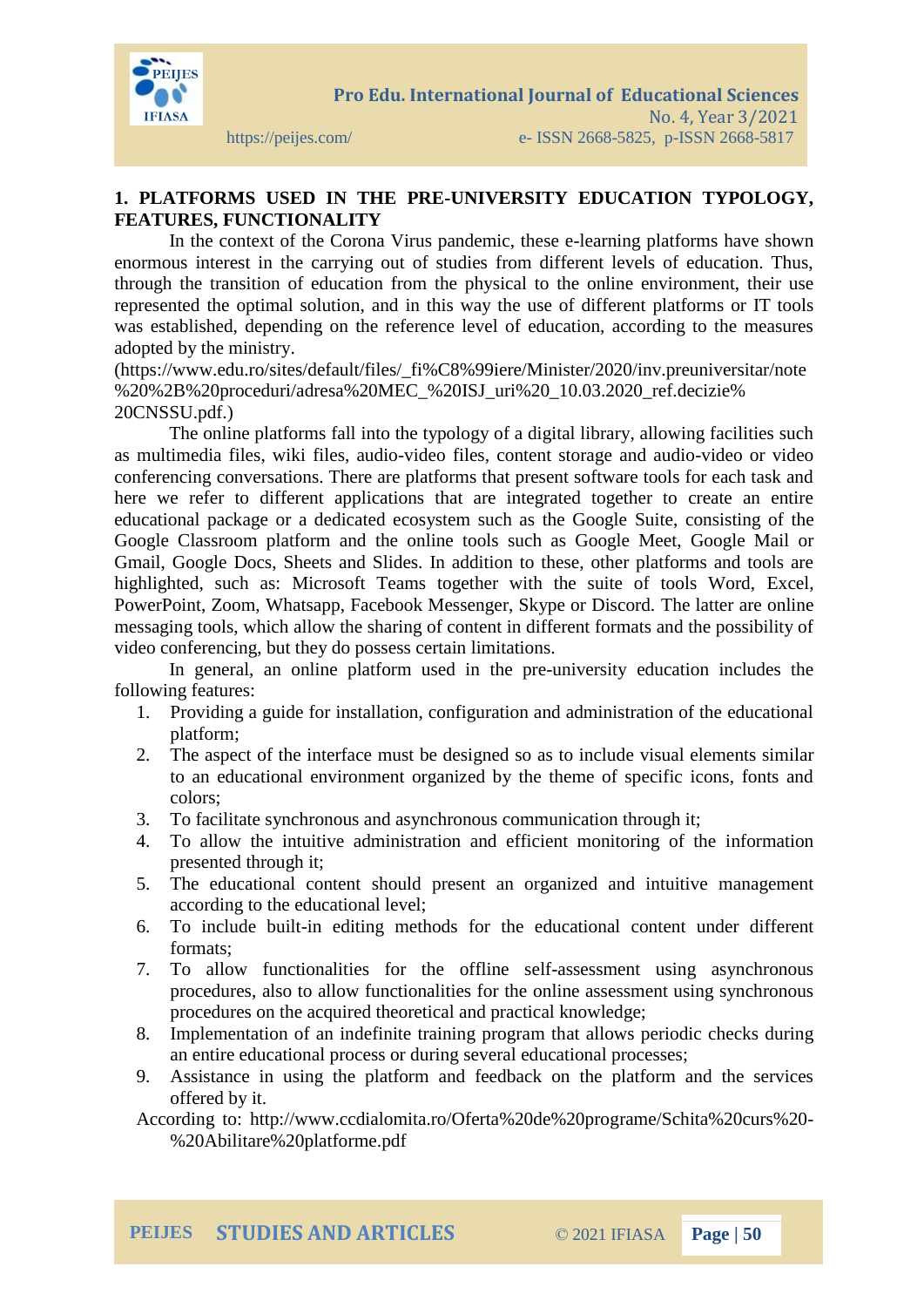

According to an evaluation research report conducted in May 2020, the most used online educational platforms for the pre-university environment are the platform Classroom offered by Google and other platforms such as Moodle, Edmodo, Easyclass, these being nominated by 2.6 people out of 4 evaluated. Of these platforms, the one that stood out with a high percentage compared to the others is the Google Classroom platform, being used by teachers in a percentage of 68%. (https://www.psih.uaic.ro/wpcontent/uploads/sc\_onl\_rap\_apr\_2020.pdf )

**Google Classroom** is the online platform used for content sharing, creating lessons, forming groups by class of students, and has the possibility of posting different types of files in various formats, also has the availability of various assessment tools and evaluating student feedback, etc.

The main features of the Classroom platform are presented in the table below and include attributes for both teachers, students, parents and ICT administrators, according to https://www.eduapps.ro/blog/20-de-motive-pentru-care-sa-folosesti-aplicatia-googleclassroom/.

| <b>Statute</b>   | <b>Classroom features</b>                                                    |
|------------------|------------------------------------------------------------------------------|
| <b>Students</b>  | Creating, uploading, sending and submitting the assignment;                  |
|                  | Viewing materials, activities and terms for submitting the assignment;       |
|                  | Receiving and providing feedback                                             |
|                  | Getting grades                                                               |
| Professors       | Creating and managing the created courses;                                   |
|                  | Creating, managing the assignments as well as receiving or evaluating        |
|                  | them;                                                                        |
|                  | Direct, real-time evaluation of the students' performance;                   |
| Parents          | Receiving statistics on the activities of their own children by e-mail, the  |
| Guardians        | summaries include information on work tasks, the student's activity in       |
|                  | class, the situation of the assignment solved by the student;                |
|                  | The parents or guardians are not permitted to connect to Google Classroom    |
|                  | directly, the information is sent to them through a report on their personal |
|                  | email address;                                                               |
| <b>ICT</b> Admin | Creating, viewing or deleting courses from the platform, only in the field   |
|                  | they manage;                                                                 |
|                  | Possibility to add or remove students or teachers from a course;             |
|                  | Viewing the activities corresponding to the courses in the administered      |
|                  | field;                                                                       |

*Table 1: The Google Classroom platform features depending on the educational status*

**Google Mail** or Gmail is the email service that creates a Google Account, and is used for authentication in the email account, being also used for authentication for the rest of the applications or tools in the Google Suite, which are embedded in an ecosystem with a single sign-on for all applications. Basically, in order to be able to use the Google package, the creation of an email in this domain is indispensable, the authentication in these platforms not being possible without an existing Gmail account. Gmail is available in e-mail format, being accessed through a web browser, or through the mobile application available on the Android or iOS platform.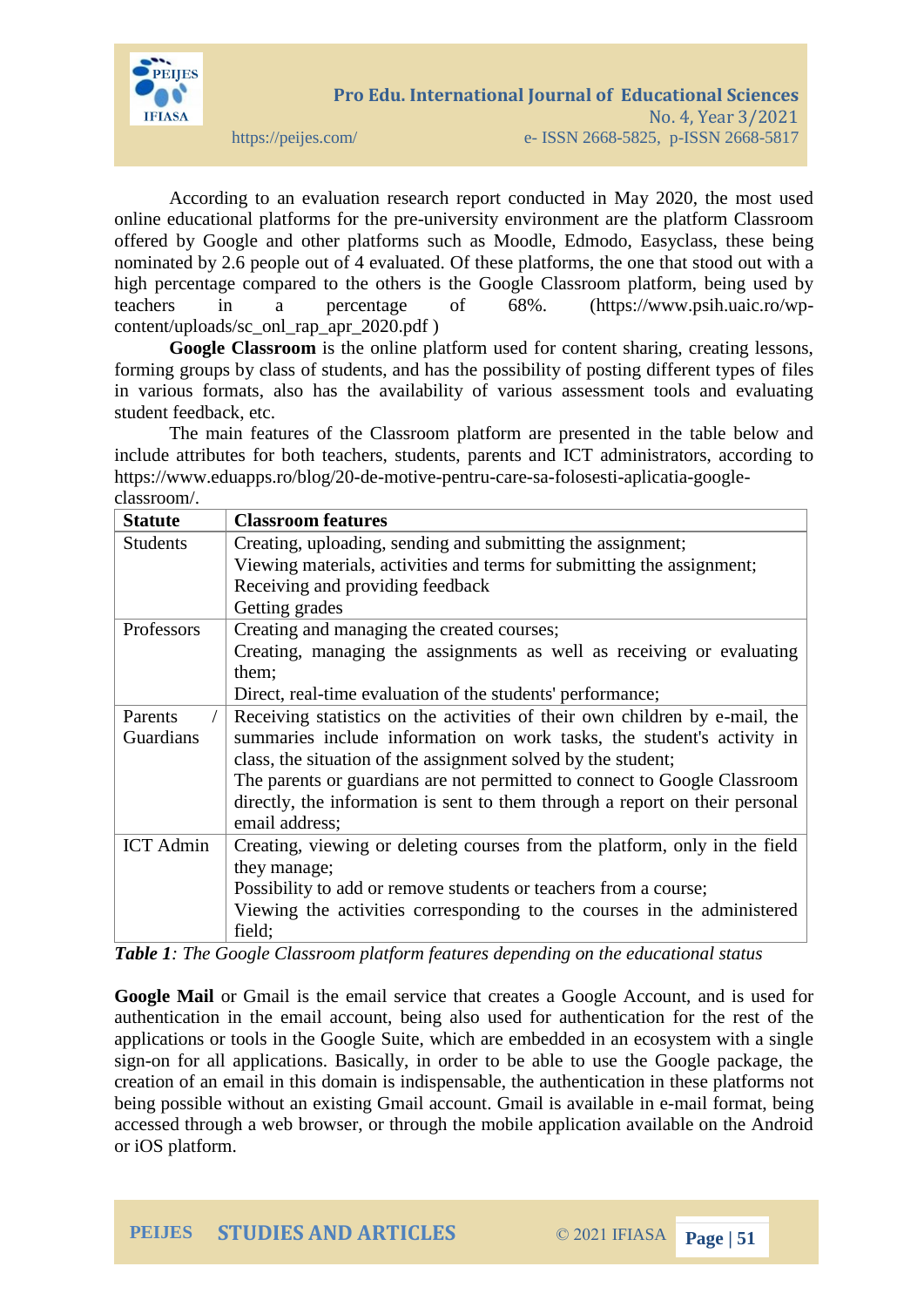

**Google Meet** is a tool or application that facilitates the asynchronous communication, by video call / videoconference, in a group of people with the status of teacher, student, etc., this being used in the Romanian pre-university education with a ratio of 2.48 people on a representation scale from 1 to 4 according https://www.psih.uaic.ro/wpcontent/uploads/sc\_onl\_rap\_apr\_2020.pdf. The main features of the application are represented in the table below.

| <b>Statute</b> | <b>Features in Google Meet</b>                                                |
|----------------|-------------------------------------------------------------------------------|
| Student        | Two-way audio and video calls at a maximum resolution of 720p;                |
| Teacher        | Chat window for conversation participants;                                    |
|                | Call encryption between all users;                                            |
|                | Noise cancelling audio filter;                                                |
|                | Ability to join meetings through a web browser or through Android or iOs      |
|                | apps;                                                                         |
|                | Integration with Google Calendar and Google Contacts for syncing              |
|                | contacts;                                                                     |
|                | Screen sharing for mobile devices, and for the desktop the function of        |
|                | sharing the open application running in the background;                       |
|                | The host has the possibility to allow the entry of a person in the conference |
|                | or to remove a person from the conference;                                    |

*Table 2. Google Meet platform features based on educational status*

## **2. ADVANTAGES / LIMITS OF THE ONLINE PLATFORMS IN THE FORMATIVE AND SUMMATIVE EVALUATION**

The e-learning platforms are suitable for their use in teaching multiple disciplines, in other words they are multidisciplinary. In order to have a point of view close to the model of the physical reality in schools, it is necessary to involve in the evaluation of platforms people who have knowledge based on different fields of activity, who should work together to find common ground.

Thus, the involvement of experts in computer science or programmers is the basis for creating the platform or digital educational environment at a code level, at an algorithmic program level, of information system experts, to organize how information is presented, but also for the way in which the search for information gives certain results. The experts in psychology and education are responsible for the impact that the use of these platforms and the transmission of knowledge through them are perceived by the students; they are also responsible for the results that the students achieve through interaction and teaching-learning, through online platforms.

The ICT experts are responsible at the level of the educational institution for the proper functioning of the platform they manage, they are also the ones who can communicate their features, the possible system bugs, or future improvements that can be made to the respective platform.

The main *advantages* of using online platforms, compared to the use of the traditional way of organizing training activities, are the following:

- the continuous availability, through an active internet connection; the information is just a few clicks away, unlike the classic methods by which information was presented in a book (usually in the textbook), thus reducing considerably the time for search;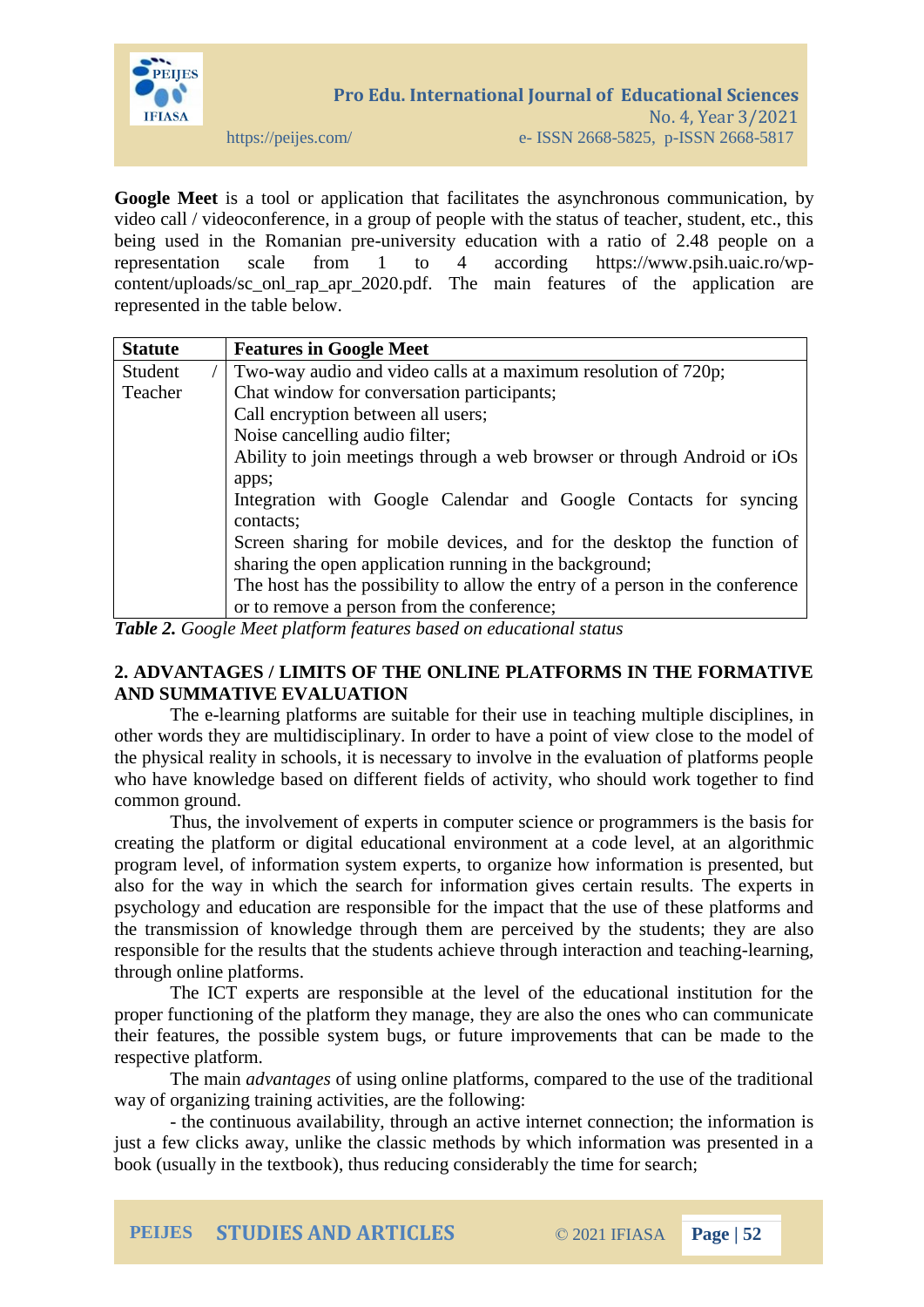

- there is no location limit, through active internet connection and a device compatible with the platform, students can upload asignments or answer questionnaires from different locations, unlike the traditional version that required attendance at school, where the location was established as class of students;

- facilitates simultaneous access to the platform, so that several users, with different status, can be authenticated on one platform at the same time;

- efficient retrieval of information by keyword search, this allows a quick transition to the desired notions in a text, e-book or other bookstores that have a large volume of written information;

The main *disadvantages* of online platforms are the following:

- compliance with copyright policies, retrieval of information from certain sources or sharing of information under a different name must include a reference to the authentic source from which the information was retrieved and whether there is permission to reproduce it;

- the digital information is not always presented in an organized form, depending on the user or author who added the content to the platform;

- the high initial infrastructure cost;

- the transfer of multimedia files requires that the network bandwidth be adapted to a large number of files, either small and numerous files, or large but limited in number;

- the speed decreases progressively with the number of users connected simultaneously on the platform;

The assessment of students in the case of distance learning involves approaching different assessment strategies and methods, including the following:

1. Formative or summative assessment;

2. Objective assessment, this type of assessment implies the fulfillment of some established objectives;

3. Normative assessment presupposes a norm or a statute and reflects the position of a student towards another student within an established group;

4. Quantitative assessment;

5. Qualitative assessment.

B.S. Bloom (1956) states in his paper entitled "Taxonomy of educational objectives: the classification of educational objectives" that the notion of educational objectives comprises three major planes: cognitive, affective and psychomotor. B.S. Bloom presents his work as a motivation for teachers to increase their focus on all three educational plans, thus achieving a holistic view of education, a notion also presented in a doctoral thesis summary by a postgraduate student Monica Florea about "Contributions to the evaluation of e-Learning systems" published in 2011 in Sibiu. (http://www.nazarko.pl/public/data/resource/upload/00003/2568/file/contributii\_privind\_eval uaresa sistemelor de e learning.pdf)

Khan has developed a model called CAPEODL (Comprehensive Approach to Program Evaluation in Open and Distributed Learning) in which he considered the formative assessment as a component of each stage of the e-Learning process and not just a separate component of the content development process.

(http://www.nazarko.pl/public/data/resource/upload/00003/2568/file/contributii\_privi nd evaluaresa sistemelor de e learning.pdf.)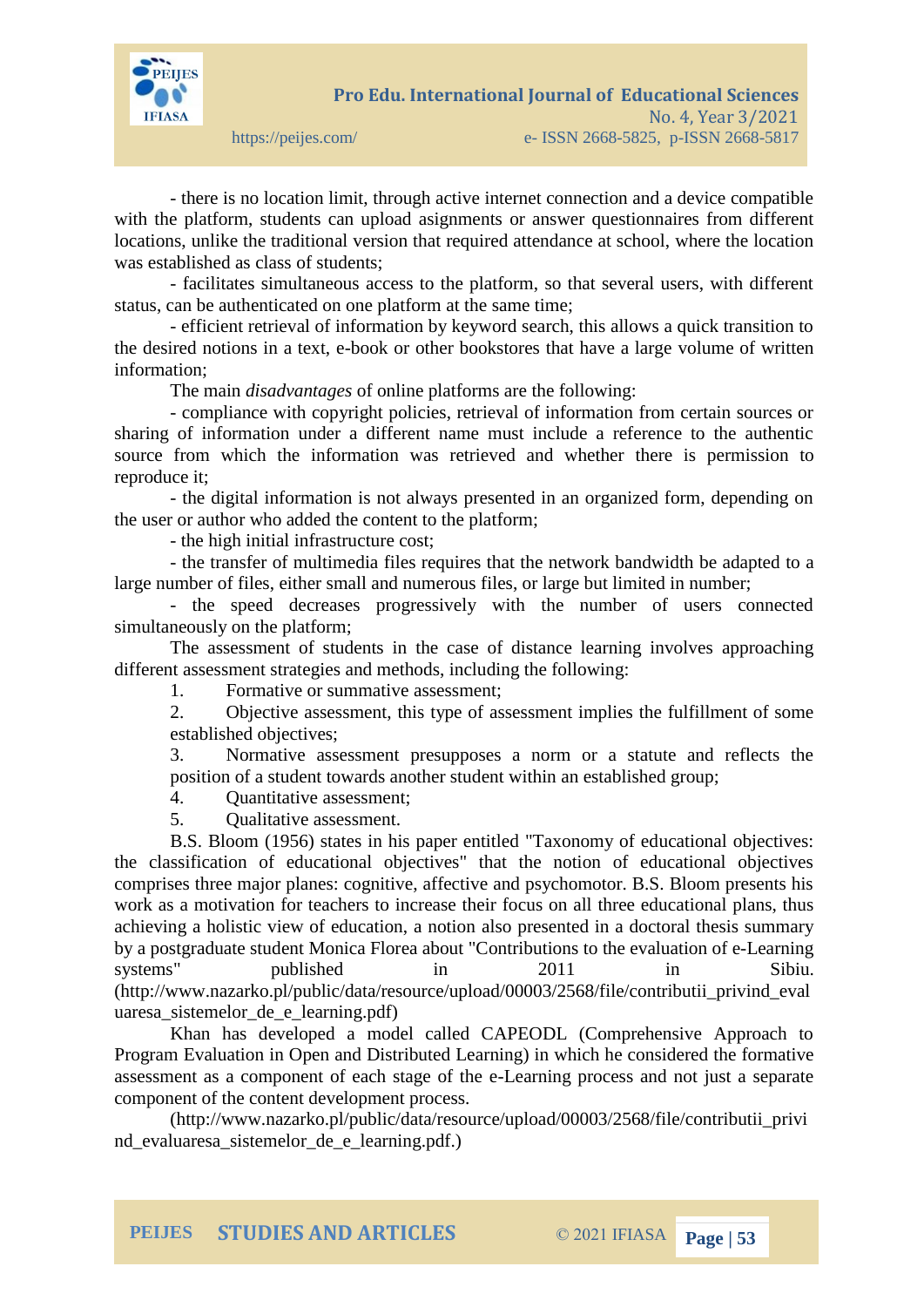

The formative (continuous) assessment consists in the ongoing evaluation of the students' knowledge throughout the training process, usually after short intervals.

The assessment results, such as formative (continuous) or summative, cumulative or review ones, can be used to improve teaching.

The example can be represented by students who learned the criteria of the amounts in a proportion of 80%. The conclusion we can draw when we observe the results obtained by students following a summative, cumulative or review assessment of a test taken in mathematics or another discipline, may lead the teacher to make decisions about improving his teaching. In this case, the decisions will primarily focus on improving the students' future knowledge. Following the summative and formative assessment, and the conclusions he reached, the teacher would design and create the future lessons according to the registered school results. According  $\alpha$ 

(https://www.schooleducationgateway.eu/ro/pub/viewpoints/experts/formative-assessmentlearning.htm)

### **3. HOW ONLINE PLATFORMS INFLUENCE SCHOOL PERFORMANCE AND THE PSYCHO-SOCIAL COMPETENCES OF STUDENTS - THEORETICAL APPROACH AND QUESTIONNAIRE SURVEY**

A critical reflection on the relationship between information technology and the development of the act of teaching, may lead us to a fundamental conclusion: the presence or the lack of technology in the classrooms in the educational institutions is not the factor that directly influences the teaching-learning process. We appreciate that of a much more importance is the quality of the pedagogical act, which leads to the formation and development of the students' personalities.

The didactic technology has been defined by different authors, as follows:

"Any definition of the teaching technology must include the efficient use of modern tools, taking into account the cognitive abilities needed to respond to changes that will inevitably occur due to the technological evolution" (Gauer). http://portale.unibas.it/site/home/didattica/formazione-degliinsegnanti/documento23493.html

"Teaching technologies are a set of processes and tools that are adopted to combat teaching requirements and problems, particularly in this phase using the latest means, those related to computer science" (Roblyer and Edwards). According to: http://portale.unibas.it/site/home/didattica/formazione-degli-

insegnanti/documento23493.html

,,Teaching technologies represent ... a systematic way of designing, conducting and evaluation of the global teaching process in specific objective terms, with attention to research on human learning and communication, through resources, whether human or not, to make the most efficient training process" (Seattler). According to: http://portale.unibas.it/site/home/didattica/formazione-degliinsegnanti/documento23493.html

The use of online platforms leads to the formation of digital skills that are characterized by: specific knowledge, skills and attitudes:

- knowledge: these involve the awareness and assumption of the role and opportunities that the online system offers, both in the socio-educational environment, and in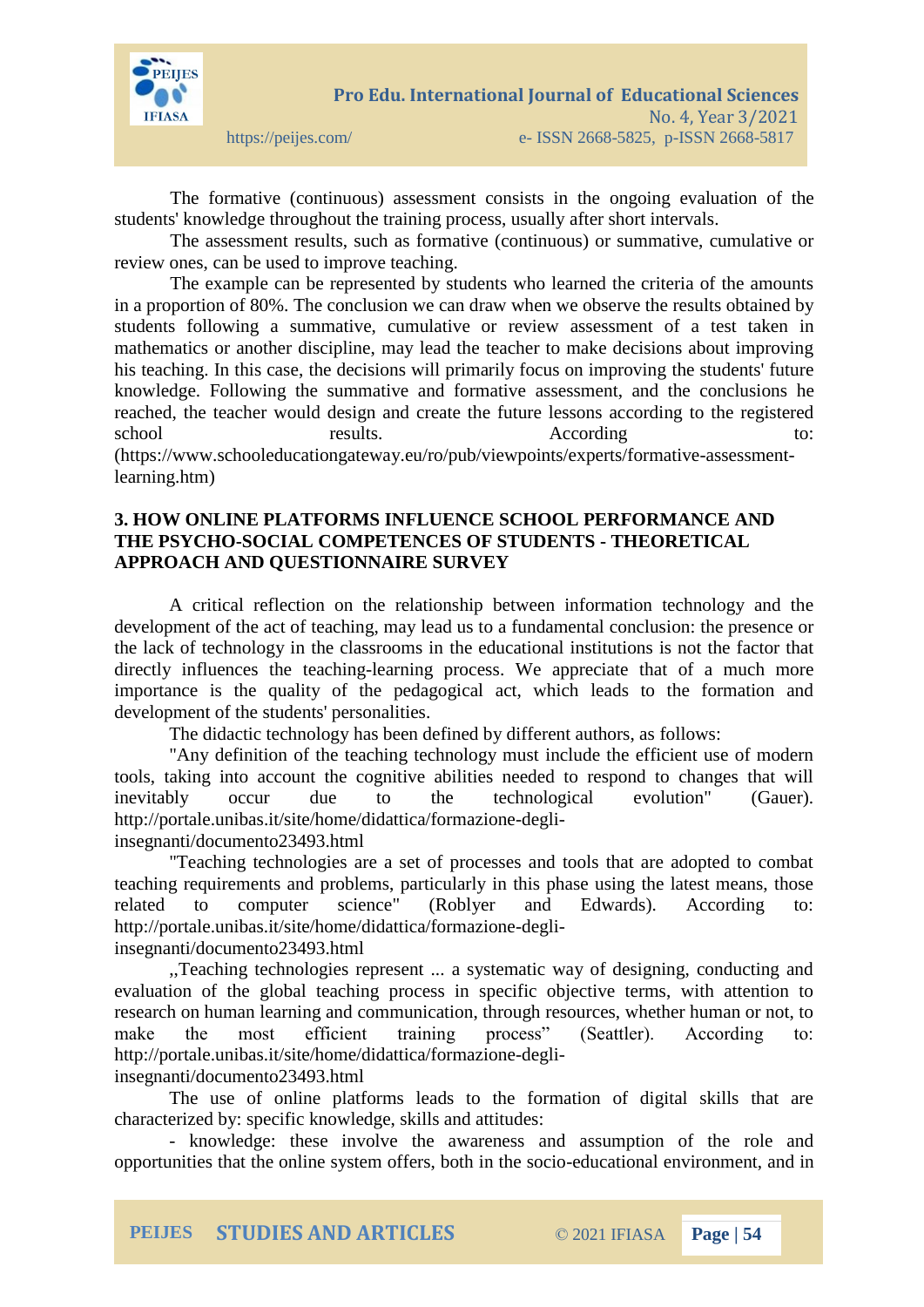

everyday life; through these both the students and the teachers use the different types of computer platforms to access information structured in different forms, based on the knowledge gained so far.

- skills: the ability to systematically search, extract and interpret the information presented through websites, platforms, blogs, according to specific requirements; these skills are formed over time depending on the effort, the allotted time and the interest given, depending on the number of searches performed and the nature of the field from which the information is to be found.

- attitudes: the use of technology leads to the formation of a critical and reflective spirit in relation to the information provided by the online search algorithms; thus, by developing them, experience will be formed to distinguish the true value of information structured on different platforms, sites stored on the Internet, because the online environment offers easy and fast access to information but also has a degree of untruth of the information coming from various sources of information.

The teacher, as an essential figure in fulfilling the act of teaching, has the role to apply in the teaching-learning-assessment process, even online, a series of good practices through which the psycho-social skills may be developed, which in turn have the role to contribute to the formation of the preadolescent's and adolescent's personality, as well as to the performing of a quality education. The good practices undertaken by the teacher may consist of different activities such as: interview-type training activities, with the task of developing interpersonal relationships, role-based training activities, with the task of developing adaptive skills, training activities aimed at developing the capacity and skills to adapt the authority in real educational situations, training activities to develop capacities and skills to express attitudes like: understanding, friendship, empathy.

Carrying out a case study, a questionnaire applied to two classes of students from a high school in Dîmbovița County was completed. The questionnaire contains six questions whose role is to obtain feedback from students on how students perceive that their digital skills, psychosocial skills, and school performance are influenced by using the online platforms in conducting the online teaching activities. We further present the results obtained from the application of the questionnaire.

The following conclusions can be drawn from the results expressed in percentages:

In question number 1 from the questionnaire, 42% of students believed that at the end of the 2020-2021 school year their digital skills would be improved, and 58% believed that their digital skills would not be improved. Also on this question, 0.00% considered that their digital skills would be insignificantly improved.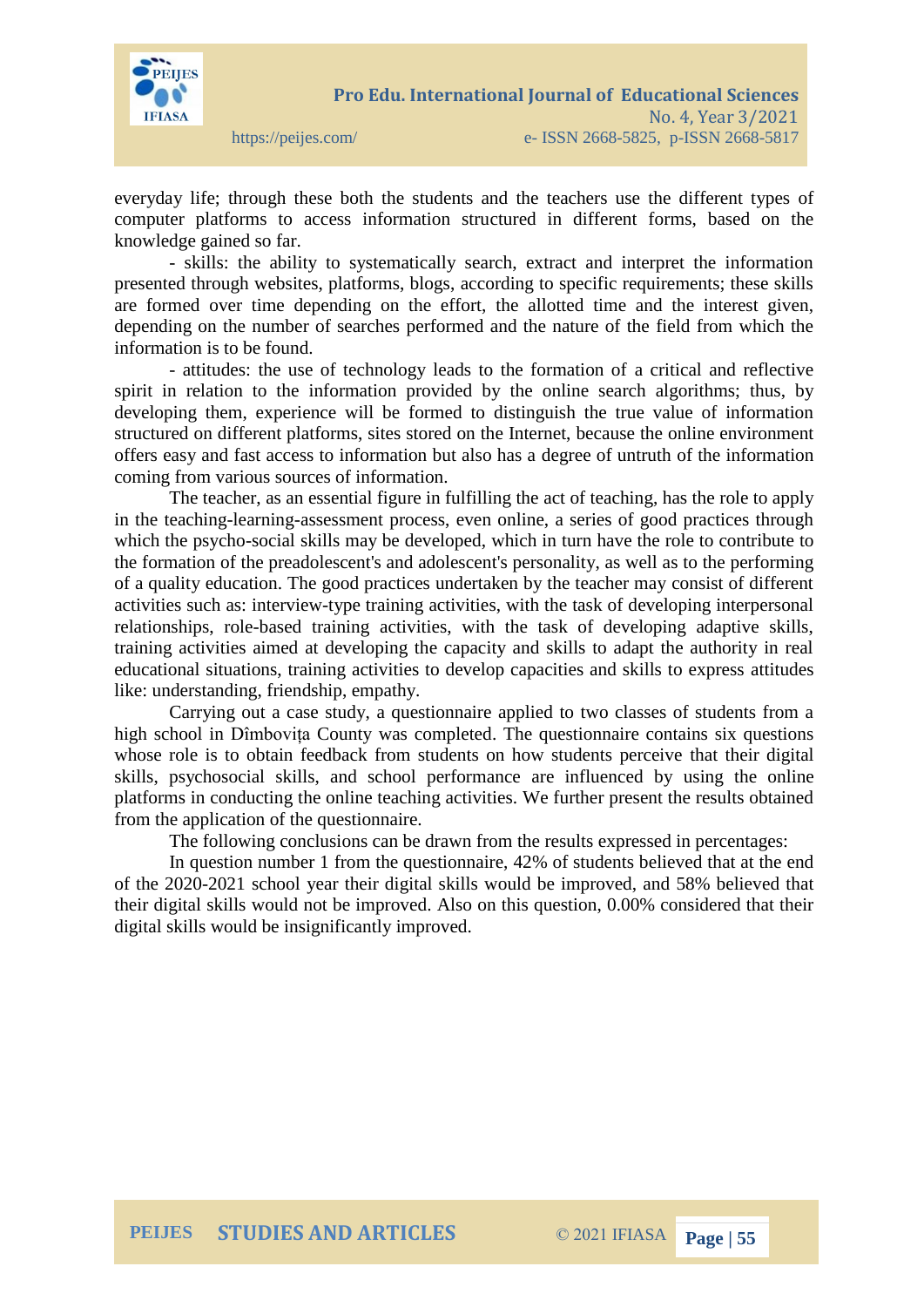



*Chart 1. Percentage results corresponding to question number 1*

In question number 2, 66% of students answered that they missed their classmates and teachers. 19% of students said that they did not miss their teachers and classmates, and 15% said they did not care if they went to school or not.



*Chart 2. Percentage results corresponding to question number 2*

In question number 3, 35% of students considered that the online activities required more concentration and attention compared to the lessons taught in class. 19% believed that the online activities required their attention and concentration to a small extent, and 46% believed that the demand for attention and concentration were the same in either of the two situations, both in the classroom and in the places where they were during the performance of the online teaching activities.

**PEIJES STUDIES AND ARTICLES** © 2021 IFIASA **Page | 56**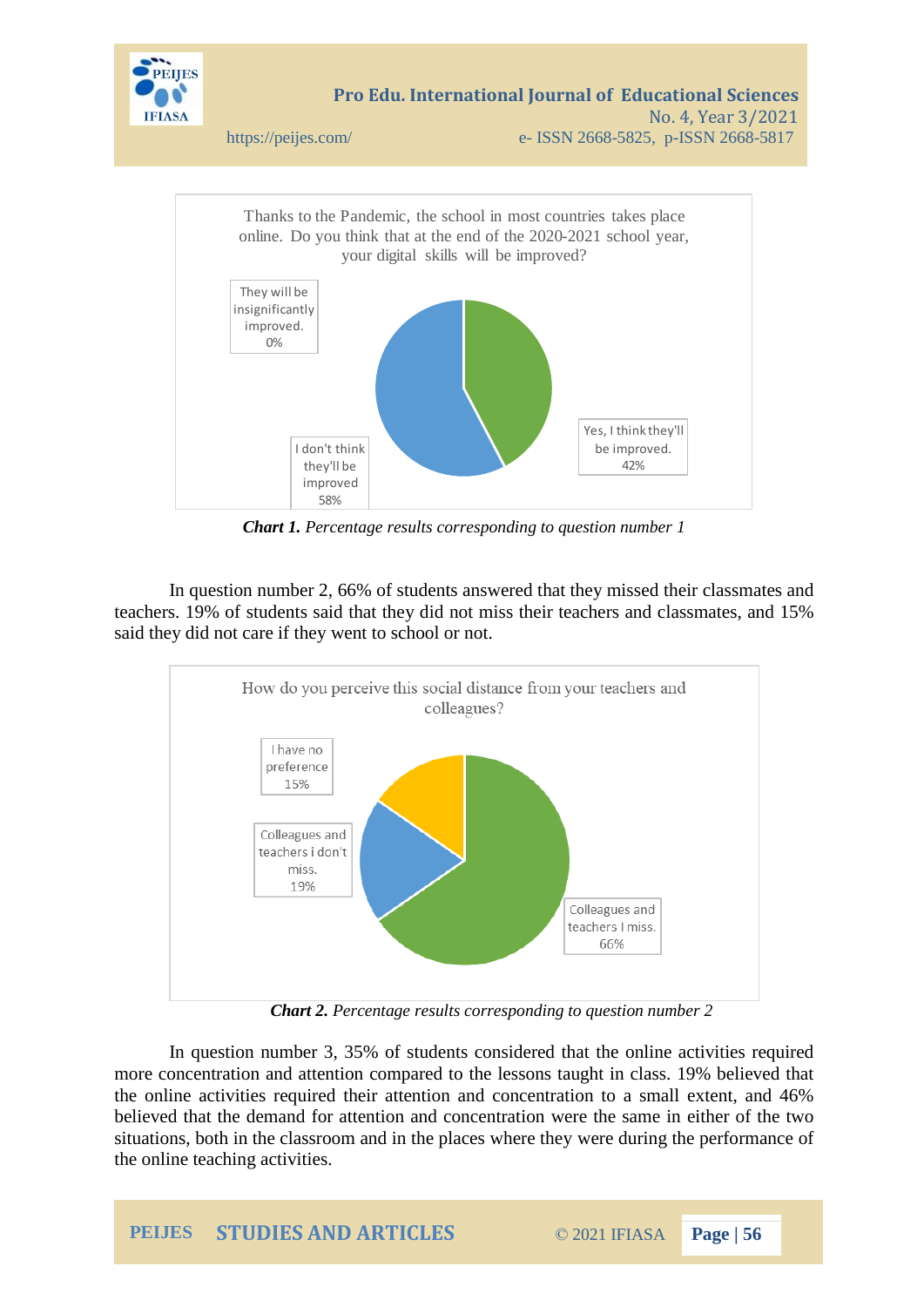

*Chart 3. Percentage results corresponding to question number 3*

In question 4, 42.30% of students considered that they had a disadvantage compared to their peers who were at a field of study such as computer science, because they could develop an extra ability in comparison to them. 23.07% of students considered that they were at a disadvantage compared to their colleagues studying at a field of study such as computer science, because they had more knowledge acquired within the domain. A percentage of 34.61% of students believed that providing tablets at the level of schools offers equal opportunities to all.



*Chart 4. Percentage results corresponding to question number 4*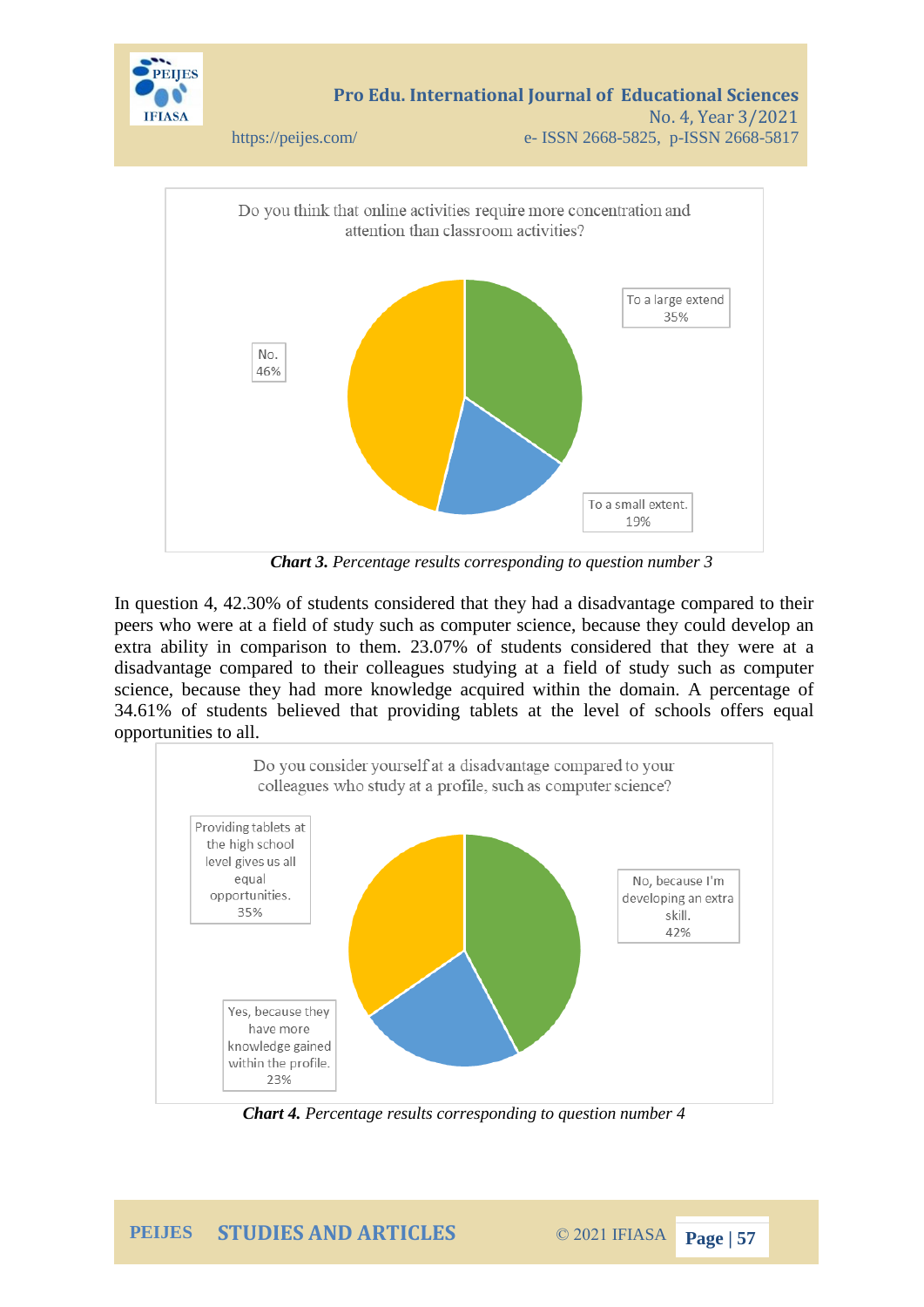

In question number 5, 53.84% students believed that the online education could influence their personality in the future by not achieving the psycho-social skills, and a percentage of 46.15% students believed that their personality would not be affected, on the contrary, the psycho-social skills would thus be achieved.



*Chart 5. Percentage results corresponding to question number 5*

In question number 6, 100% of students wanted their data processed.



*Chart 6. Percentage results corresponding to question number 6*

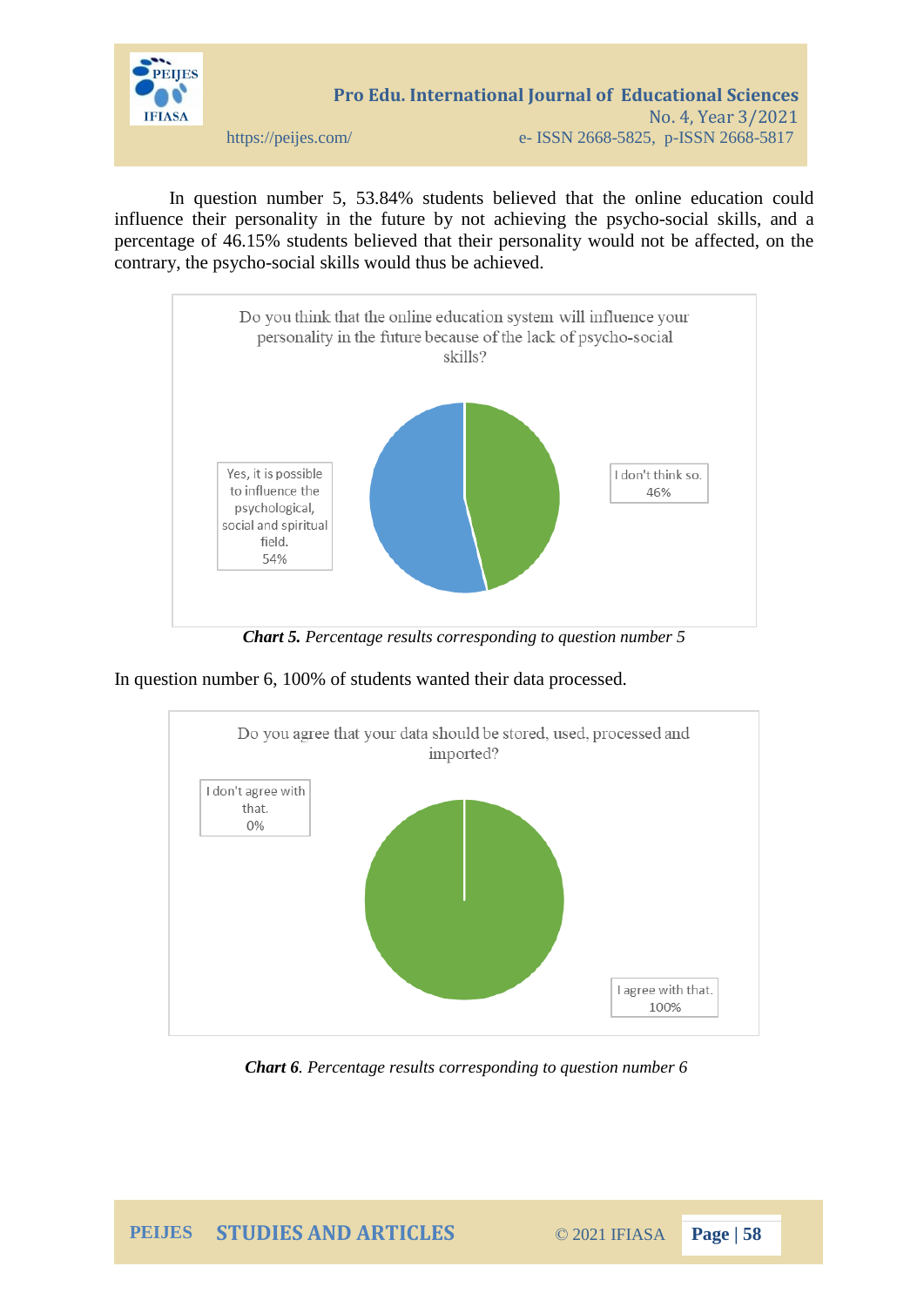

**STUDENTS DURING 50 DAYS**

# **4. ATTENDANCE AND ACTIVE PARTICIPATION IN THE ACTIVITIES CARRIED OUT IN THE ONLINE SYSTEM OF STUDENTS (IN THE RED SCENARIO) - ANALYSIS PERFORMED ON A SAMPLE OF TWO CLASSES OF**

The case study was conducted at a high school in Dâmbovița County and aimed to compare the participation of two classes of students in online lessons conducted by teachers, but also to observe the fluctuation of students' attendance to these activities. For this case study, two classes of students were randomly selected (the 9th and 11th grades, respectively). The effective participation of the 9th and 11th grade students in online activities was observed during 7 weeks, for two subjects, specific to each class, while trying to identify the causes of the online absenteeism.

In the ninth grade, at the beginning of the red scenario, the attendance of the students in the online lessons, in subjects 1 and 2 was the following:



*Chart 7. The evolution of the attendance of the 9th grade students in subjects 1 and 2*

In the eleventh grade, at the beginning of the red scenario, the attendance of the students in the online lessons, in subjects 1 and 2 was the following: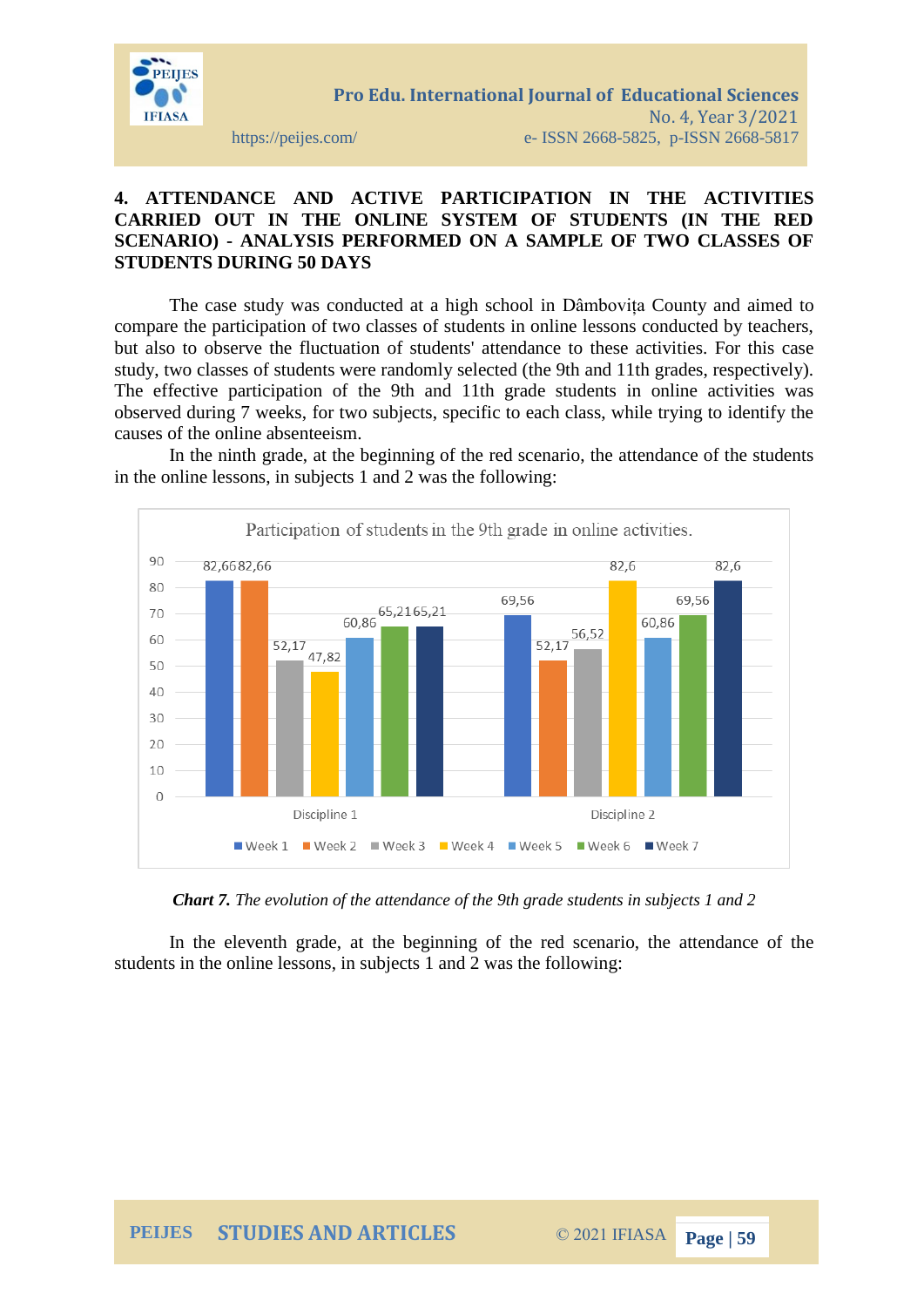





In order to represent the comparative evolution of the attendance between the 9th and 11th grades, an average of the attendance was made for all 7 weeks from discipline 1 and discipline 2, thus obtaining four results expressed in percentages, presented in chart 9. From the comparative results of the two classes we can notice the high attendance of the 11th grade for discipline 1, a result of 71.97% compared to 65.21% for the ninth grade for the same discipline. Also in the case of discipline 2 there was an attendance of 69.67% for the 11th grade compared to 67.69% corresponding to the 9th grade. From these results, the high attendance of the 11th grade is observed compared to the 9th grade, which indicates a higher interest for students' participation in classes.



*Chart 9. The comparative evolution of the attendance between the 9th and 11th grades*